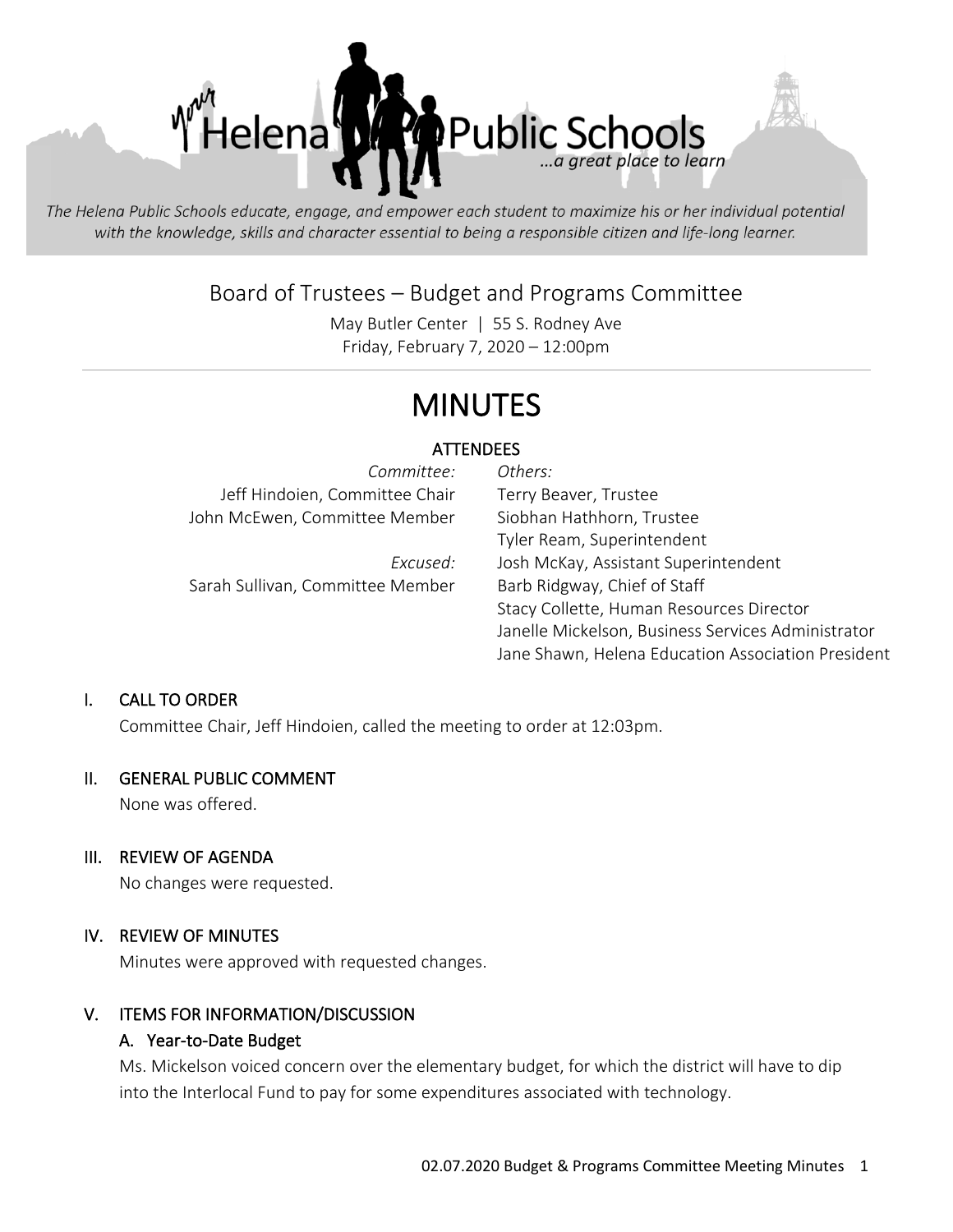Mr. McEwen asked if the budget reflected half of the spending year, and Ms. Mickelson said it did.

Ms. Mickelson clarified the technology fund was not included in the year-to-date budget since it was a separate fund from the general fund. She added that some technology curriculum expenditures typically came from the general fund, but they currently were being paid out of the interlocal fund. Ms. Mickelson listed the technology fund at the high schools at \$600,000. Dr. Ream added that fund would be used for a new phone system, router installation prior to ACT testing, and other anticipated expenditures.

# B. Multi-Year Budget Projection Update

Dr. Ream outlined a three-step process for creating the projection:

- Analyzing the spring counts to make accurate budget authority projections
- Subtracting salaries and benefits only from the anticipated budget authority
- Projecting other expenditures and applying them to the budget

Dr. Ream described next steps as discussing the projections with Helena Education Association (HEA) and then presenting the projections to the schools. He anticipated this process would become the standard for presenting budget data in future years.

Ms. Mickelson said she has requested the technology budget earlier this year than in the past. She added technology staff was moved to the technology fund from the general fund, which totaled about \$300,000, but that was a one-time fix.

Mr. Hindoien asked for a timeline on the three-step budget process. Ms. Mickelson projected completion in the next few weeks.

# C. Negotiations Update

Dr. Ream listed next step deliverables of finishing projections and estimating expenditures to establish a clear picture of the budget. The district will complete that picture prior to meeting with HEA on February 26, 2020, for another budget meeting. Ms. Shawn added that an additional representative from Helena High would attend the next summit, along with an additional math educator from Capital High. Mr. Hindoien asked if the same facilitator would return for the February 26 summit. Ms. Collette answered that while having an outside facilitator to guide the group through the process was beneficial, no decision had been made.

Mr. McEwen asked if other retirees had been announced. Ms. Collette answered there were no new teacher retirees.